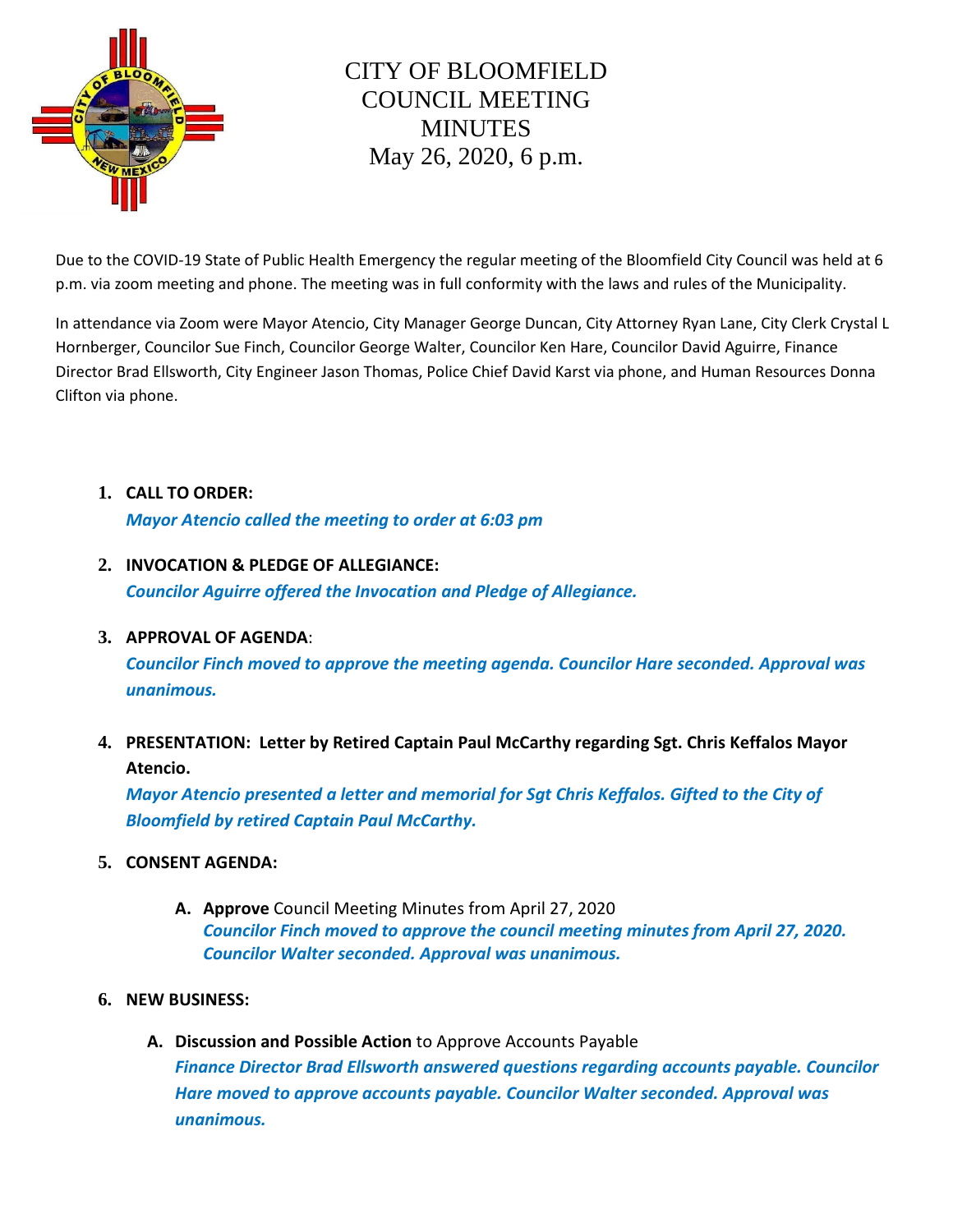- **B. Discussion** Monthly Financial Report **Finance Director Brad Ellsworth**  *Finance Director Brad Ellsworth presented the monthly finance report and answered questions.*
- **C. Discussion** of possible actions to offset the loss of GRT **City Manager George Duncan** *Discussions were held regarding possible actions to offset the loss or Gross Receipts Tax. No final decisions were made.*
- **D. Discussion and Possible Action** to Approve Preliminary Budget **Finance Director Brad Ellsworth**

*Finance Director Brad Ellsworth stated that the State suggested, due to the COVID-19 State of Public Emergency, that the municipalities submit their FY 2020 budget as their preliminary FY 2021 budget. Councilor Sue Finch moved to approve. Councilor Hare seconded***.** *Approval was unanimous.*

**E. Discussion and Possible Action** to Approve Change Order #1 for Second Source Automation Project **City Engineer Jason Thomas** 

*City Engineer Jason Thomas requested approval of Change Order #1 for Second Source Automation Project. Councilor Finch moved to approve. Councilor Hare seconded. Approval was unanimous.*

- **F. Discussion and Possible** Special Events **Mayor Atencio**  *Due to the COVID-19 Sate of Public Emergency, Mayor Atencio called for a motion to cancel the July 5th fireworks. Councilor Aguirre moved to approve. Councilor Hare seconded. Approval was unanimous.*
- **7. UNFINISHED BUSINESS:** 
	- **None**

*There was no unfinished business.* 

## **8. PUBLIC INPUT** (*Limited to five [5] minutes per person*)**:**

- **A. Comments** from the Public *There were no public comments.*
- **B. Comments** from Department Heads and/or Council

*Councilor Hare made comments in reference to the Bloomfield High School Graduate Banners. Commended Donica Sharp and Autumn McMurry on all their hard work. City Manager George Duncan added that City Clerk Crystal Hornberger and Parks Director Melinda Gomez were also instrumental in this project and thanked San Juan Signs for their help as well.*

*Mayor Atencio made comments in reference to an upcoming Budget Workshop and asked departments for input on any cost savings ideas.* 

**9. CLOSED SESSION:**